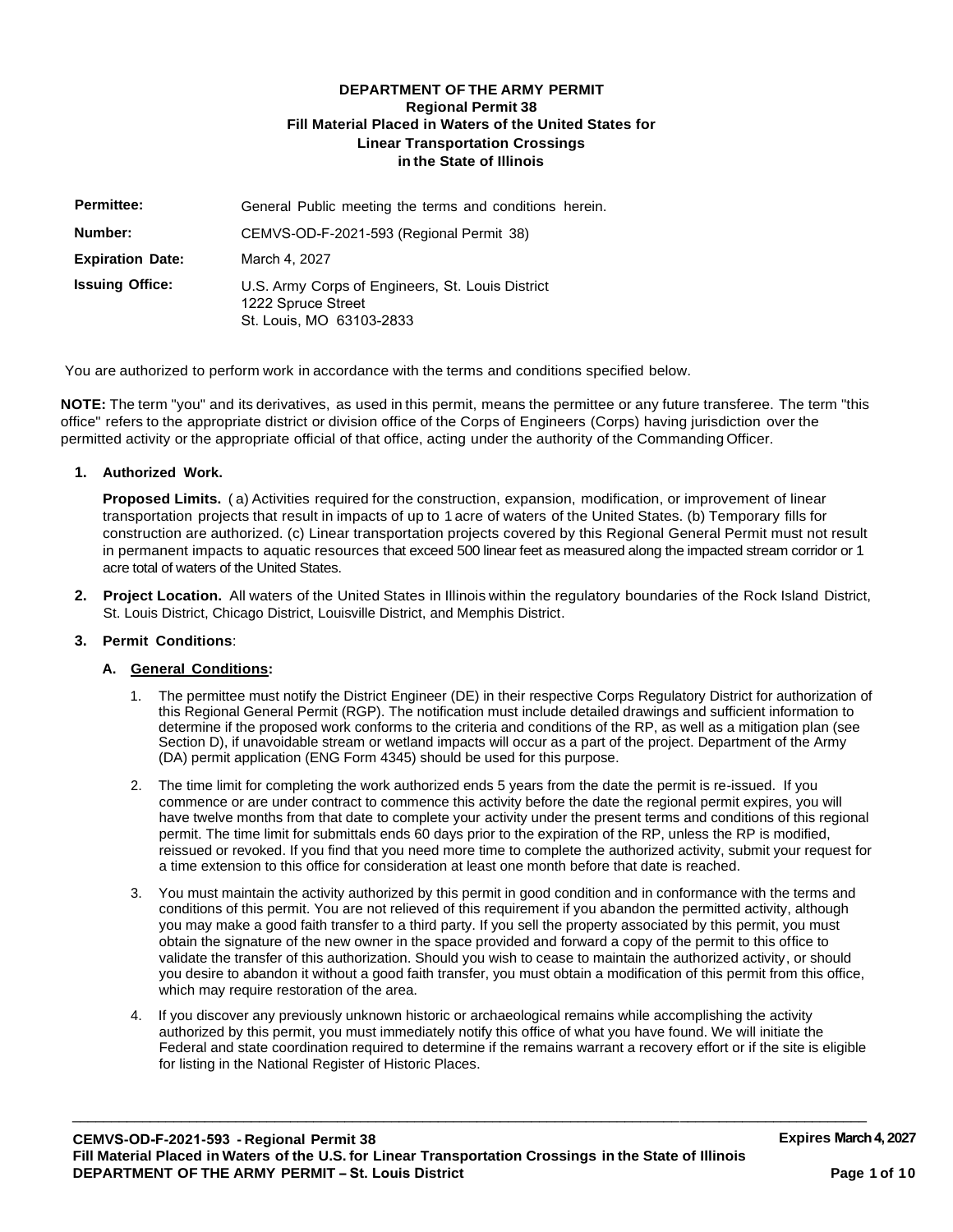- 5. If a conditioned water quality certification has been issued for your project, you must comply with the conditions specified in the certification as special conditions to this permit. For your convenience, a copy of the certification is attached if it contains such conditions.
- 6. You must allow representatives from this office to inspect the authorized activity at any time deemed necessary to ensure that it is being or has been accomplished in accordance with the terms and conditions of your permit.
- 7. The permittee understands and agrees that, if future operations by the United States requires the removal, relocation, or other alteration, of the structure or work herein authorized, or if, in the opinion of the Secretary of the Army of his authorized representative, said structure or work shall cause unreasonable obstruction to the free navigation of the navigable waters, the permittee will be required, upon due notice from the Corps of Engineers, to remove, relocate, or alter the structural work or obstructions caused thereby, without expense to the United States. No claim shall be made against the United States on account of any such removal or alteration.
- 8. All work authorized under this regional permit will be in association with bridge, culvert, and roadway construction across waters of the United States.
- 9. The Corps of Engineers will determine on a case by case basis if a particular project proposal will fall under the conditions of this regional permit.

### **B. Special Conditions:**

- 1. This regional permit is limited to excavation activities and fill material placed in wetlands or below the ordinary high water mark of other waters for bridge and/or culvert construction or replacement associated with bridge and/or culvert removal, or culvert extension. Linear transportation projects covered by this Regional General Permit must not result in permanent impacts to aquatic resources that exceed 500 linear feet as measured along the impacted stream corridor or 1 acre total of waters of the United States. New bridge, culvert, or roadway alignments must be based upon sound conservation and safety bases.
- 2. Minor stream shaping and channel realignment is authorized where necessary to provide adequate flow conveyance and proper alignment of the channel through the bridge or culvert. Linear transportation projects covered by this Regional General Permit must not result in permanent impacts to aquatic resources that exceed 500 linear feet as measured along the impacted stream corridor or 1 acre total of waters of the United States.
- 3. Riprap shall be clean native fieldstone, clean quarry run rock, or appropriately graded clean broken concrete with all reinforcing rods and *I* or wire cut flush with the surface of the concrete. It shall be the permittee's responsibility to maintain the riprap such that any reinforcement material that becomes exposed in the future is removed, the concrete pieces shall be appropriately graded, and no piece shall be larger than 3 feet across the longest flat surface. The width for placing a riprap toe in the streambed will vary depending on the size of the riprap used (see attached drawing). Asphalt, broken concrete containing asphalt, petroleum·based material, and items such as car bodies are specifically excluded from this authorization.
- 4. Measures must be taken for heavy equipment usage in wetland areas to minimize soil disturbance and compaction. All exposed soils and other fills as well as any work below the ordinary high water mark must be permanently stabilized at the earliest practicable date using permanent native vegetation, bioengineering methods, or armoring.
- 5. Any spoil material excavated, dredged, or otherwise produced, must not be returned to the waterway or wetlands but must be deposited in a self-contained area in compliance with all state statutes. Any backfilling must be done with clean material and placed in a manner to prevent violation of applicable water quality standards.
- 6. This permit does not authorize construction in environmentally sensitive areas, such as mussel beds, fish spawning areas, waterfowl nesting areas, fens, bogs, seeps, or sedge meadows.
- 7. Any excavation or placement of temporary or permanent fill must be performed in a way that would not result in the physical destruction of important fish spawning areas, including smothering of downstream spawning areas via turbidity.
- 8. Temporary and permanent structures must be installed to maintain low flow conditions and to pass normal and expected high flows.
- 9. Petroleum products, other chemicals, and other unsuitable materials (e.g. trash, debris, asphalt, etc.) will be prevented from entering water bodies, streams, and wetlands.
- 10. Appropriate soil erosion and sediment control measures must be used and maintained during project construction. Erosion control and sediment control features (i.e. silt fences, silt ditches, silt dikes, silt basins etc.) must be installed to provide continuous control throughout the construction and post construction period as well as the re-vegetation of all disturbed areas upon project completion.

\_\_\_\_\_\_\_\_\_\_\_\_\_\_\_\_\_\_\_\_\_\_\_\_\_\_\_\_\_\_\_\_\_\_\_\_\_\_\_\_\_\_\_\_\_\_\_\_\_\_\_\_\_\_\_\_\_\_\_\_\_\_\_\_\_\_\_\_\_\_\_\_\_\_\_\_\_\_\_\_\_\_\_\_\_\_\_\_\_\_\_\_\_\_\_\_\_\_\_\_\_\_\_\_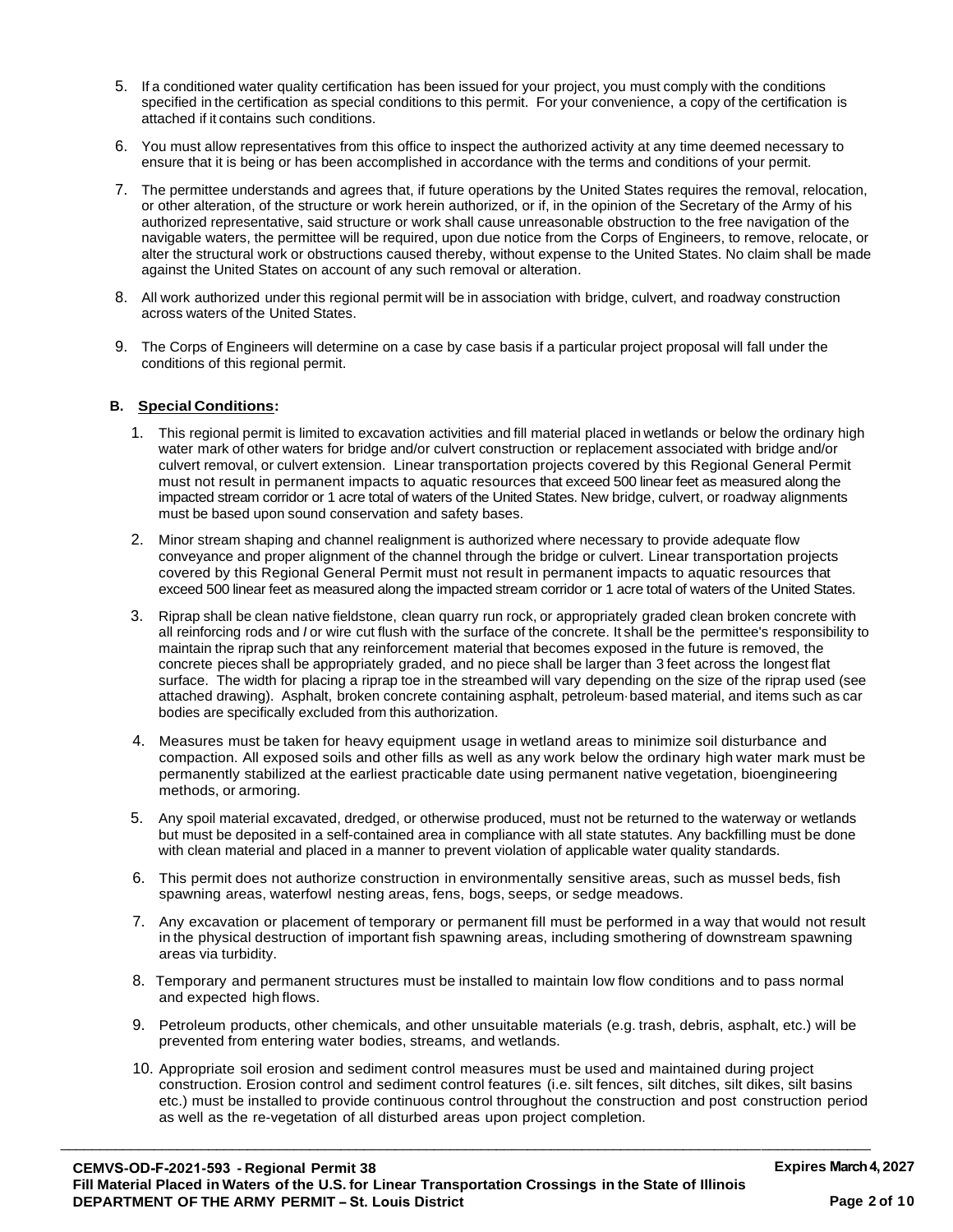### **C. Temporary Impacts/Restoration Requirements:**

- 1. Material used as temporary fill for access, cofferdams, or other temporary structures required for the construction of highway crossings shall be included in the project plans or specifications and shall be clean, appropriately sized material and shall be free of loam, sod, and other deleterious materials.
- 2. All temporary structures and fill will be removed completely no later than 30 days after they are no longer needed for construction activities. Temporary fill materials, cleared vegetative materials, construction debris, including old bridge materials, and other fill not necessary for meeting the project purpose must be disposed of at an upland area or licensed landfill as appropriate.
- 3. Temporary work pads, cofferdams, access roads and other temporary fills shall be constructed of clean coarse aggregate or non-erodible non-earthen fill material that will not cause siltation. Sandbags, prefabricated rigid materials, sheet piling, inflatable bladders and fabric lined basins may be used for temporary facilities. Temporary work/fills shall be constructed in a manner to maintain flow in these waters by utilizing dam and pumping, fluming, culverts, or other such techniques.
- 4. All areas affected temporarily must be returned to pre-construction contours and must be re-vegetated with native vegetation if not armored.
- 5. Side slopes of a newly constructed channel will be no steeper than 2:1 and planted with permanent, perennial, native vegetation if not armored.
- 6. If jurisdictional wetlands and/or streams will be excavated within the permit area, the permittee will side-cast and stockpile the topsoil (top 10-12 inches), if practicable and/or if site conditions allow, that is being removed during the initial construction, to re-establish the topsoil once construction is complete. The soil must be returned to its original contours and a reestablished topsoil shall be present prior to the re-planting of vegetation. This ensures that the organic/hydric soils that were present prior to construction are returned to their natural condition and can provide for a fertile habitat to re-plant vegetation and increase the survival rate of any new habitat.
- 7. The applicant shall implement erosion control measures consistent with the "Illinois Urban Manual" (IEPA/USDA, NRCS; 2010).

### **D. Mitigation:**

- 1. Mitigation in all its forms (avoiding, minimizing, rectifying, reducing, or compensating) will be required to the extent necessary to ensure that the adverse effects to the aquatic environment are minimal. If the cumulative permanent loss of wetland exceeds 0.10 acres or for stream losses that exceed 3/100 acres, compensatory mitigation is required and must follow the regulations published in the Federal Register dated April 10, 2008 under 33 CFR Parts 332 and 40 CFR Part 230 – Subpart J entitled "Compensatory Mitigation for Losses of Aquatic Resources," and any such Corps regulation/guidance that would supplement these mitigation requirements. Proposed projects resulting in wetland or stream loss will be required to provide adequate mitigation to replace lost aquatic functions and values.
- 2. The amount of mitigation required will be determined during review for authorization under this permit as per the mitigation rule requirements. Mitigation must be adequate to offset unavoidable impacts or losses to regulated waters of the United States (WOUS). For all permanent stream losses greater than 3/100 acre, completion of the applicable Illinois Stream Mitigation Method will determine adequate compensatory stream mitigation. The Corps has the final approval in determining the appropriate and practicable mitigation necessary. The discharge of fill material into WOUS prior to Corps approval of the mitigation plan is prohibited.
- 3. For stream losses of 3/100 acres and wetland losses of 1/10-acres or less, the district engineer may determine on a case-by-case basis that compensatory mitigation is required to ensure that the activity results in minimal adverse effects on the aquatic environment.
- 4. Existing approved stream or wetland banks or in-lieu fee programs should be utilized (where appropriate) to purchase credits to compensate for wetland or stream impacts. Prior to commencing land disturbing activities, the applicant shall submit documentation of the purchase/allocation of mitigation credits from the appropriate wetland bank. Specific mitigation conditions to ensure mitigation success will be included on a case-by-case basis in the authorization letter accompanying this permit.
- 5. If prospective permittees are not able to utilize stream or wetland banks, permittee responsible mitigation will be required. The permittee shall provide a wetland and/or stream mitigation plan with their Department of the Army application. For permittee responsible mitigation conditions, please refer to **Appendix A** of this regional permit
- 6. Compensatory mitigation may be required for any stream or wetland impacts, however, for projects impacting jurisdictional wetlands or other special aquatic sites, the permittee will provide a mitigation plan for approval which follows the regulations published in the Federal Register dated April 10, 2008 under 33 CFR Parts 325 and 332

\_\_\_\_\_\_\_\_\_\_\_\_\_\_\_\_\_\_\_\_\_\_\_\_\_\_\_\_\_\_\_\_\_\_\_\_\_\_\_\_\_\_\_\_\_\_\_\_\_\_\_\_\_\_\_\_\_\_\_\_\_\_\_\_\_\_\_\_\_\_\_\_\_\_\_\_\_\_\_\_\_\_\_\_\_\_\_\_\_\_\_\_\_\_\_\_\_\_\_\_\_\_\_\_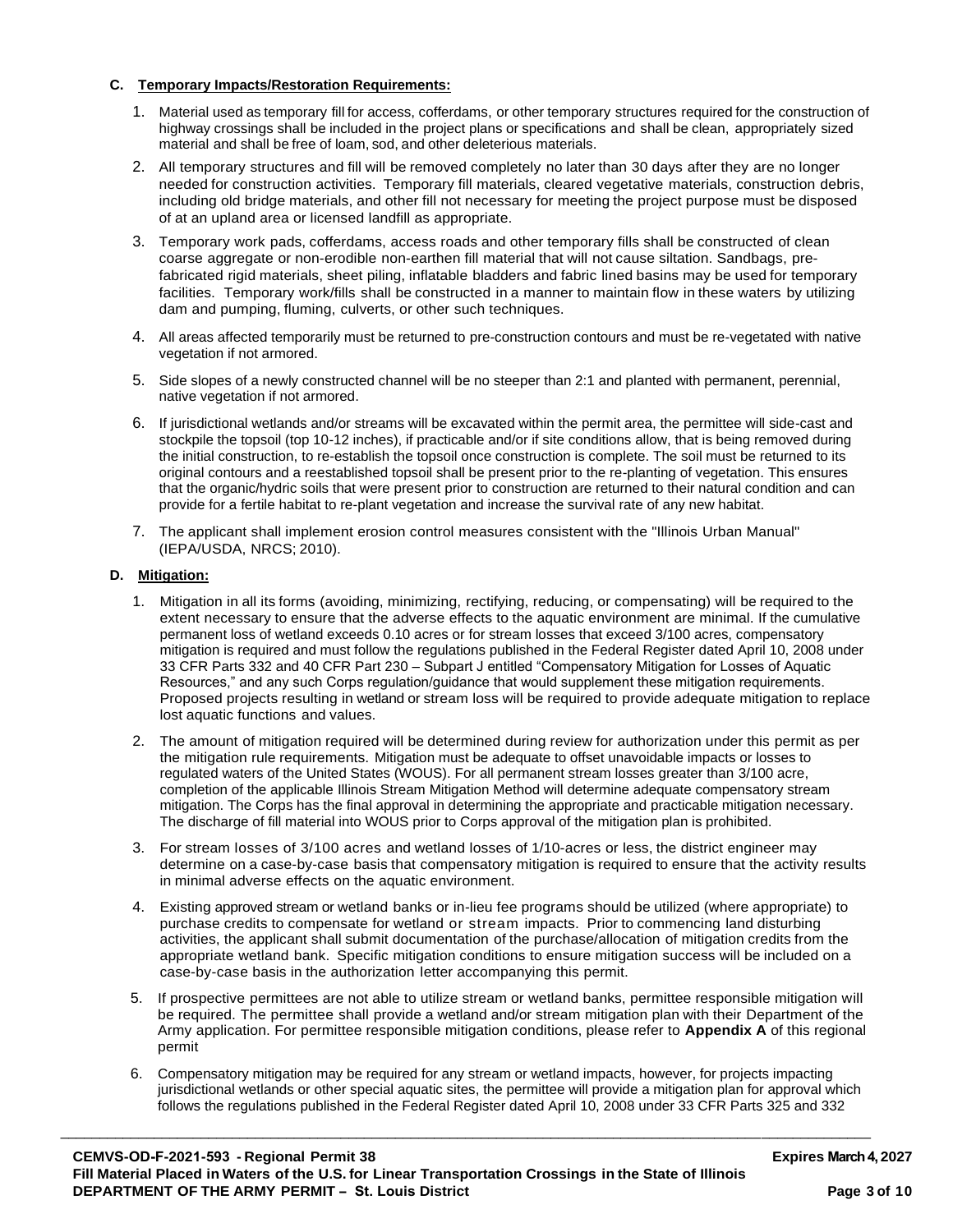and 40 CFR Part 230 entitled "Compensatory Mitigation for Losses of Aquatic Resources; Final Rule". Permittees must take all practicable measures to avoid and minimize impacts to waters of the United States by both temporary and permanent fills. Once such measures are taken, linear transportation projects covered by this Regional General Permit must not result in permanent impacts to aquatic resources that exceed 500 linear feet as measured along the impacted stream corridor or 1 acre total of waters of the United States, through the discharge of dredged or fill material in conjunction with each road crossing project. Compensatory wetland mitigation is required if the loss of wetland exceeds 0.10 acre. Mitigation must be adequate to offset unavoidable impacts or losses to regulated waters of the United States. The district engineer will consider the project factors when determining appropriate and practicable mitigation necessary to ensure that adverse effects on the aquatic environment are minimal. The activity must be designed and constructed to avoid and minimize adverse effects, both temporary and permanent, to waters of the United States to the maximum extent practicable at the project site (i.e., onsite).

### **E. Historic Properties/Archaeological:**

- 1. Section 106 consultation is not required when the Corps determines that the activity does not have the potential to cause effects on historic properties (see 36 CFR 800.3(a)). In cases where the DE determines that the activity may affect properties listed, or eligible for listing, in the National Register of Historic Places (National Register), the activity is not authorized, until the requirements of Section 106 of the National Historic Preservation Act (NHPA) are met.
- 2. Federal permittees should follow their own procedures for complying with the requirements of Section 106 of NHPA, permittee's must provide the DE with the appropriate documentation to demonstrate compliance with those requirements.
- 3. Non-federal permittee's must submit information to the DE if the authorized activity may have the potential to cause effects to any historic properties listed, determined to be eligible for listing on, or potentially eligible for listing on the National Register, including previously unidentified properties. For such activities, the information must state which historic properties may be affected by the proposed work and include a vicinity map indicating the location of the historic properties or the potential for the presence of historic properties. Assistance regarding information on the location of or potential for the presence of historic resources can be sought from the State Historic Preservation Officer (SHPO) and/or Tribal Historic Preservation Officer (THPO), as appropriate, and the National Register (see 33 CFR 330.4(g)). The DE shall make a reasonable and good faith effort to ensure that appropriate identification efforts are carried out, which may include background research, consultation, history interviews, sample field investigation, and field survey. Based on the information submitted and these efforts, the DE shall determine whether the proposed activity has the potential to cause an effect on the historic properties. Where the non-Federal applicant has identified historic properties which the activity may have the potential to cause effects, and so notified the Corps, the non-Federal applicant shall not begin the activity until notified by the DE either that the activity has no potential to cause effects, or that consultation under Section 106 of the NHPA has been completed.
- 4. The DE will notify the prospective permittee within 45 days of receipt of a complete application whether NHPA Section 106 consultation is required. Section 106 consultation is not required when the Corps determines that the activity does not have the potential to cause effects on historic properties (see 36 CFR 800.3(a)). If NHPA Section 106 consultation is required, the non-Federal applicant cannot begin work until Section 106 consultation is completed.
- 5. Permittee's should be aware that section 110k of the NHPA (16 U.S.C. 16 470h-2(k)) prevents the Corps from granting a permit or other assistance to an applicant who, with intent to avoid the requirements of Section 106 of the NHPA has intentionally significantly adversely affected a historic property to which the permit would relate, or having legal power to prevent it, allowed such significant adverse effect to occur, unless the Corps, after consultation with the Advisory Council on Historic Preservation (ACHP), determines that circumstances justify granting such assistance despite the adverse effect created or permitted by the applicant. If circumstances justify granting the assistance, the Corps is required to notify the ACHP and provide documentation specifying the circumstances, explaining the degree of damage to the integrity of any historic properties affected, and proposed mitigation. This documentation must include any views obtained from the applicant, SHPO/THPO, appropriate Indian tribes if the undertaking occurs on or affects historic properties on tribal lands, or ancestral homelands, or affects properties of interest to those tribes, and other parties known to have a legitimate interest in the impacts to the permitted activity on historic properties.
- 6. Discovery of Previously Unknown Remains and Artifacts. If you discover any previously unknown historic, cultural or archeological remains and artifacts while accomplishing the activity authorized by this permit, you must immediately notify the district engineer of what you have found, and to the maximum extent practicable, avoid construction activities that may affect the remains and artifacts until the required coordination has been completed. The district engineer will initiate the Federal, Tribal and state coordination required to determine if the items or remains warrant a recovery effort or if the site is eligible for listing in the Nation Register of Historic Places.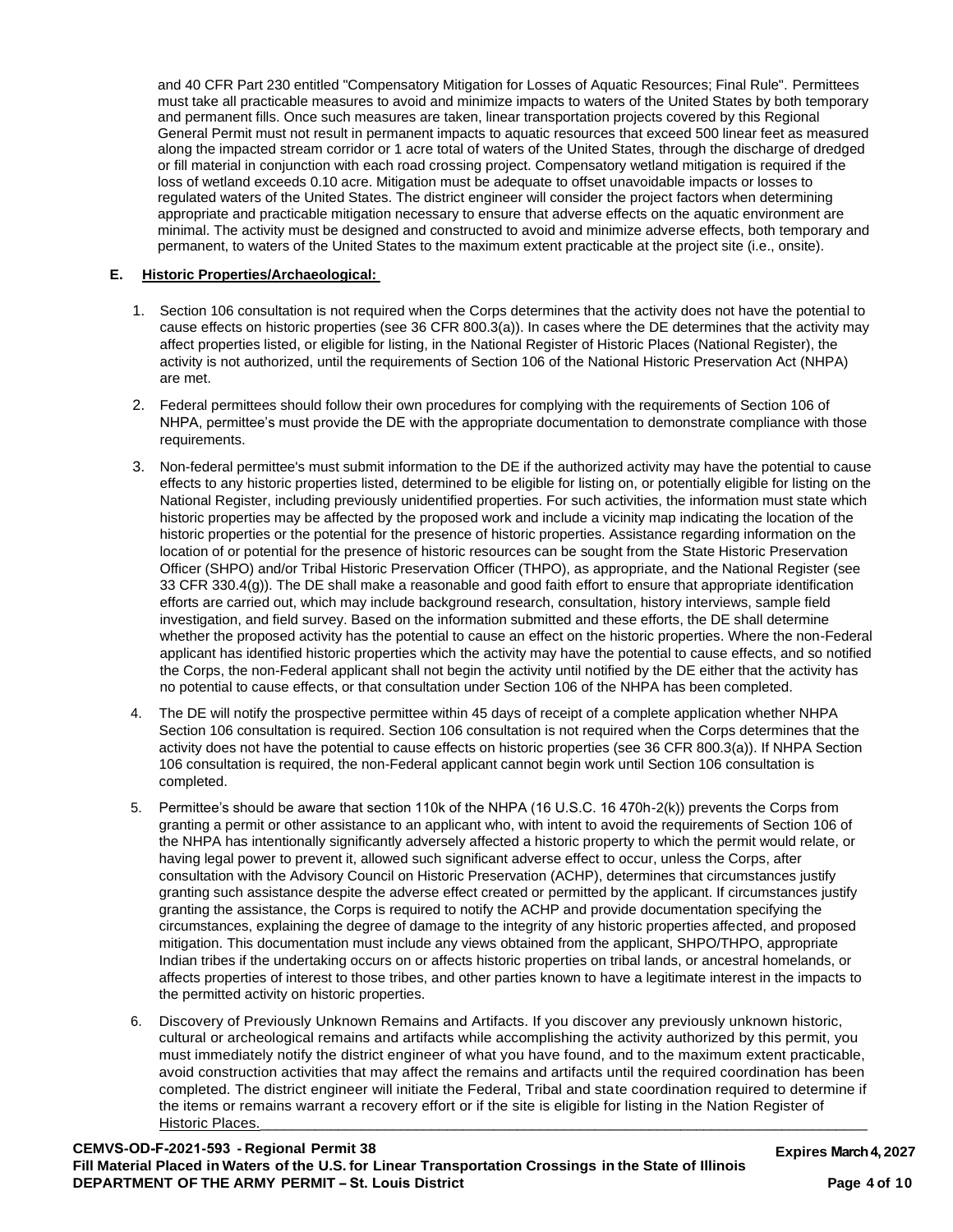### **F. Endangered Species:**

- 1. No activity is authorized under this regional permit which is likely to directly or indirectly jeopardize the continued existence of a threatened or endangered species or a species proposed for such designation, as identified under Section 7 of the Endangered Species Act (ESA), or which will directly or indirectly destroy or adversely modify the critical habitat of such species. No activity is authorized under this regional permit which "may affect" a listed species or critical habitat, unless Section 7 consultation addressing the effects of the proposed activity has been completed to address the effects of the proposed activity on a listed species or critical habitat.
- 2. Federal permittees and their designated state agencies should follow their own procedures for complying with the requirements of the ESA. Federal permittees must provide the Corps with the appropriate documentation to demonstrate compliance with those requirements. The Corps will review the documentation and determine whether it is sufficient to address ESA compliance for the activity, or whether additional ESA consultation is necessary.
- 3. Non-federal permittees must provide the Corps with the appropriate documentation to demonstrate compliance with the ESA. If the authorized activity may have the potential to effect any listed species or designated critical habitat might be affected or is in the vicinity of the project, or is located in designated critical habitat, permittee shall not begin work on the activity until notified by the DE that the requirements of the ESA have been satisfied and that the activity is authorized. For activities that may affect Federally-listed endangered or threatened species or designated critical habitat, the notification must include the name(s) of the endangered or threatened species that may be affected by the proposed work or that utilize the designated critical habitat that may be affected by the proposed work. The DE will determine whether the proposed activity "may affect" or will have "no effect" on listed species and designated critical habitat.
- 4. Authorization of an activity by this regional general permit does not authorize the "take" of a threatened or endangered species as defined under the ESA. In the absence of separate authorization (e.g., an ESA Section 10 Permit, a Biological Opinion with "incidental take" provisions, etc.) from the U.S. Fish and Wildlife Service (USFWS), both lethal and non-lethal "takes" of protected species are in violation of the ESA. Information on the location of threatened and endangered species and their critical habitat can be obtained directly from the USFWS webpage.

### **G. Water Quality Certification:**

Water quality certification. The conditions listed in the attached letter from the Illinois Environmental Protection Agency, Log No: C-0234-21, are considered to be part of this Regional Permit.

**\_\_\_\_\_\_\_\_\_\_\_\_\_\_\_\_\_\_\_\_\_\_\_\_\_\_\_\_\_\_\_\_\_\_\_\_\_\_\_\_\_\_\_\_\_\_\_\_\_\_\_\_\_\_\_\_\_\_\_\_\_\_\_\_\_\_\_\_\_\_\_\_\_\_\_\_\_\_\_\_\_\_\_\_\_\_\_\_\_\_\_\_\_\_\_\_\_\_\_**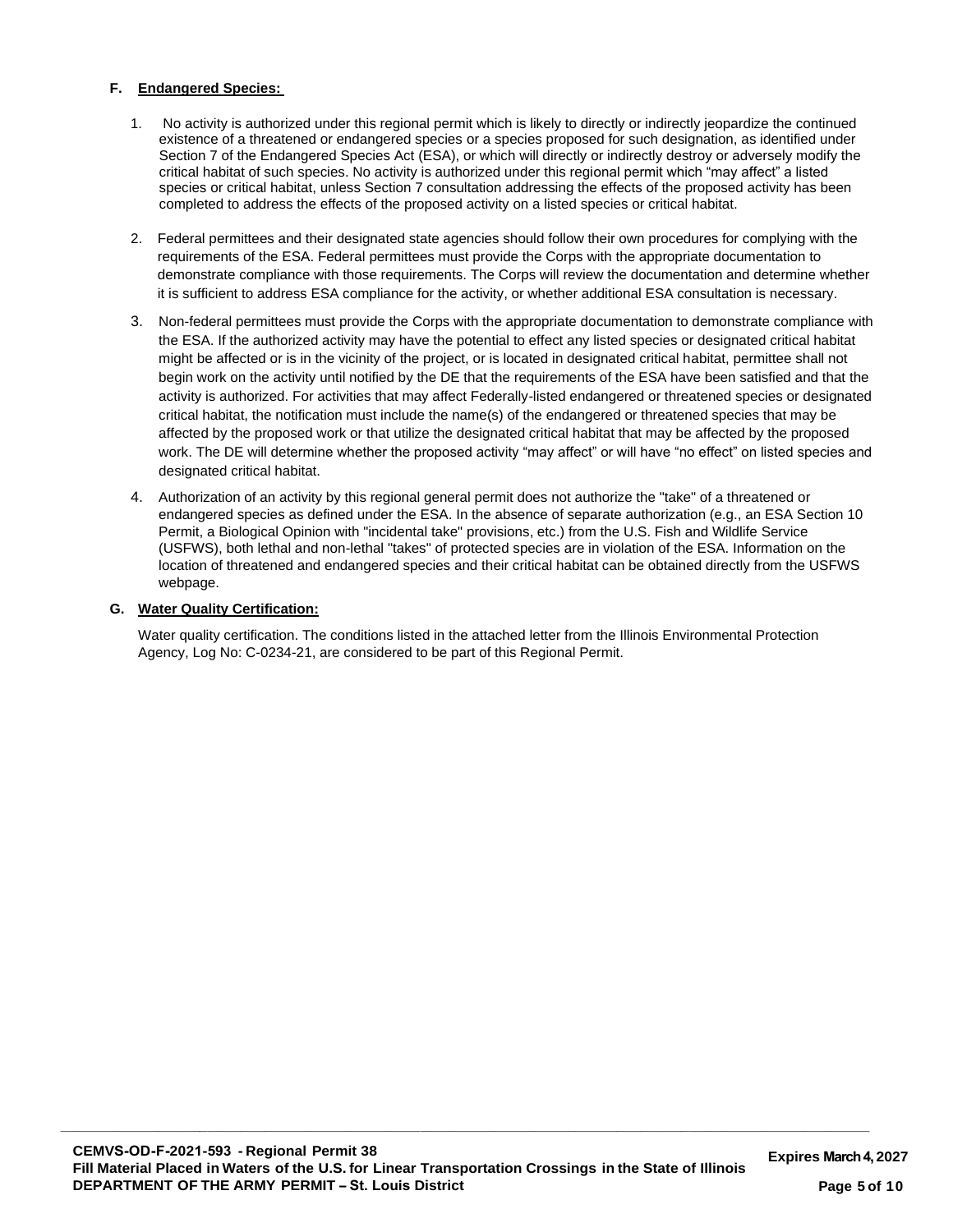Further information:

to: 1. **Congressional Authorities:** You have been authorized to undertake the activity described above pursuant

(X) Section 10 of the Rivers and Harbors Act of 1899 (33 U.S.C. 403).

(X) Section 404 of the Clean Water Act (33 U.S.C. 1344).

( ) Section 103 of the Marine Protection, Research and Sanctuaries Act of 1972 (33 U.S.C. 1413).

### 2. **Limits ofthis authorization.**

- a. This permit does not obviate the need to obtain other Federal, state, or local authorizations required by law.
- b. This permit does not grant any property rights or exclusive privileges.
- c. This permit does not authorize any injury to the property or rights of others.
- d. This permit does not authorize interference with any existing or proposed Federal project.

3. **Limits of Federal Liability.** In issuing this permit, the Federal Government does not assume any liability for the following:

- a. Damages to the permitted project or uses thereof as a result of other permitted or unpermitted activities or from natural causes.
- b. Damages to the permitted project or uses thereof as a result of current or future activities undertaken by or on behalf of the United States in the public interest.
- c. Damages to persons, property, or to other permitted or unpermitted activities or structures caused by the activity authorized by this permit.
- d. Design or construction deficiencies associated with the permitted work.
- e. Damage claims associated with any future modification, suspension, or revocation of this permit.

4. **Reliance on Applicant's Data.** The determination of this office that issuance of this permit is not contrary to the public interest was made in reliance on the information you provided.

5. **Reevaluation of Permit Decision.** This office may reevaluate its decision on this permit at any time the circumstances warrant. Circumstances that could require a reevaluation include, but are not limited to, the following:

- a. You fail to comply with the terms and conditions of this permit.
- b. The information provided by you in support of your permit application proves to have been false, incomplete, or inaccurate (See 4 above).
- c. Significant new information surfaces which this office did not consider in reaching the original public interest decision.
- d. Such a reevaluation may result in a determination that is appropriate to use the suspension, modification, and revocation procedures contained in 33 CFR 325.7 or enforcement procedures such as those contained in 33 CFR 326.4 and 326.5. The referenced enforcement procedures provide for the issuance of an administrative order requiring you to comply with the terms and conditions of your permit and for the initiation of legal action where appropriate. You will be required to pay for any corrective measures ordered by this office, and if you fail to comply with such directive, this office may in certain situations (such as those specified in 33 CFR 209.170) accomplish the corrective measures by contract or otherwise and bill you for the cost.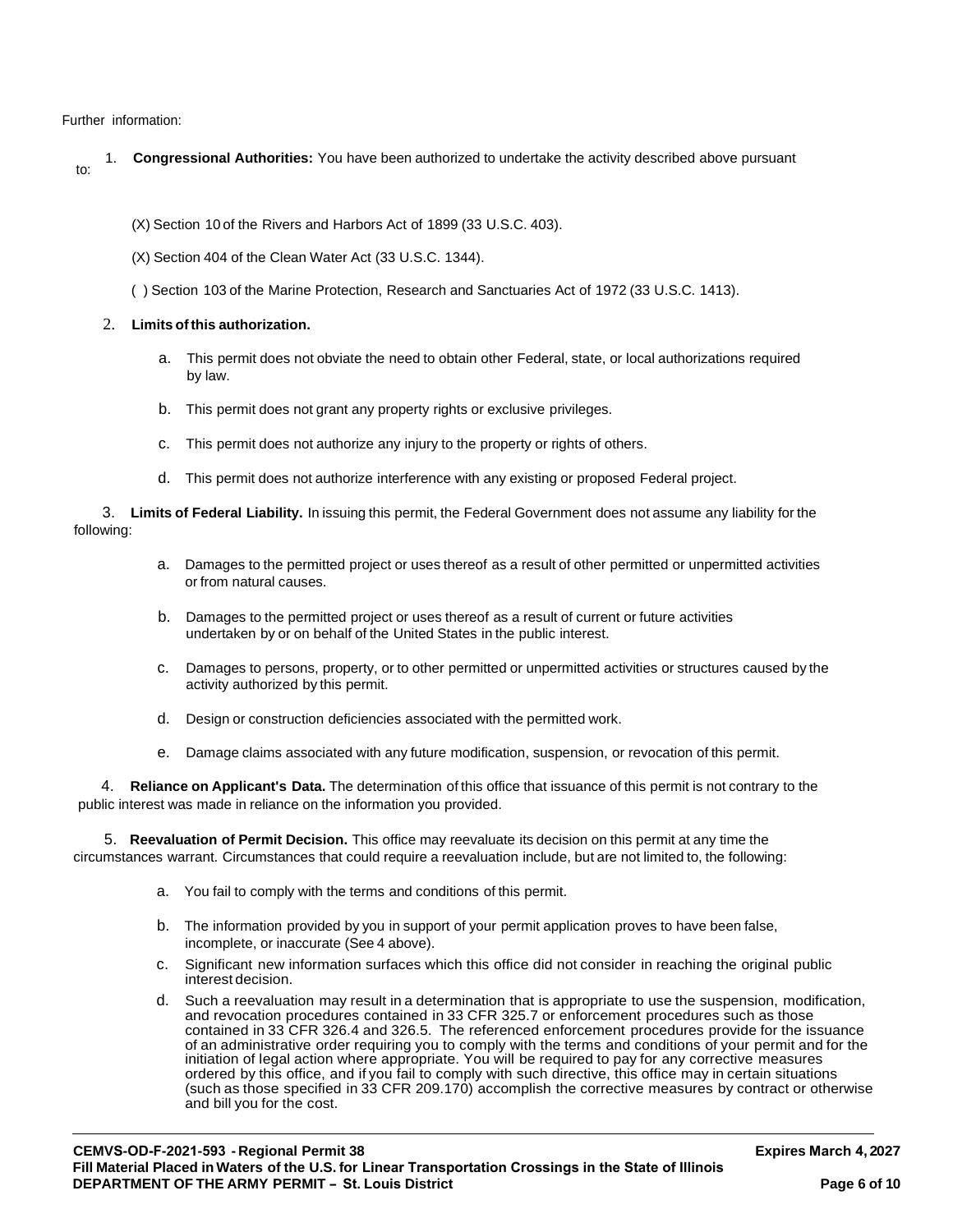6. **Extensions.** General condition 2 establishes a time limit for the completion of the activity authorized by this permit. Unless there are circumstances requiring either a prompt completion of the authorized activity or a reevaluation of the public interest decision, the Corps will normally give favorable consideration to a request for an extension of this time limit.

This permit becomes effective when the Federal official, designated to act for the District Engineer, has signed below.

Robert S. Gramke Date Date Date Date Chief, Regulatory Branch St. Louis District

 $\overline{\phantom{a}}$   $\overline{\phantom{a}}$   $\overline{\phantom{a}}$   $\overline{\phantom{a}}$   $\overline{\phantom{a}}$   $\overline{\phantom{a}}$   $\overline{\phantom{a}}$   $\overline{\phantom{a}}$   $\overline{\phantom{a}}$   $\overline{\phantom{a}}$   $\overline{\phantom{a}}$   $\overline{\phantom{a}}$   $\overline{\phantom{a}}$   $\overline{\phantom{a}}$   $\overline{\phantom{a}}$   $\overline{\phantom{a}}$   $\overline{\phantom{a}}$   $\overline{\phantom{a}}$   $\overline{\$ Robert S. Gramke Date: 2022.03.22 12:29:15 -05'00'

When the structures or work authorized by this permit are still in existence at the time the property is transferred, the terms and conditions of this permit will continue to be binding on the new owner(s) of the property. To validate the transfer of this permit and associated liabilities associated with compliance with its terms and conditions, have the transferee sign and date below.

Transferee Date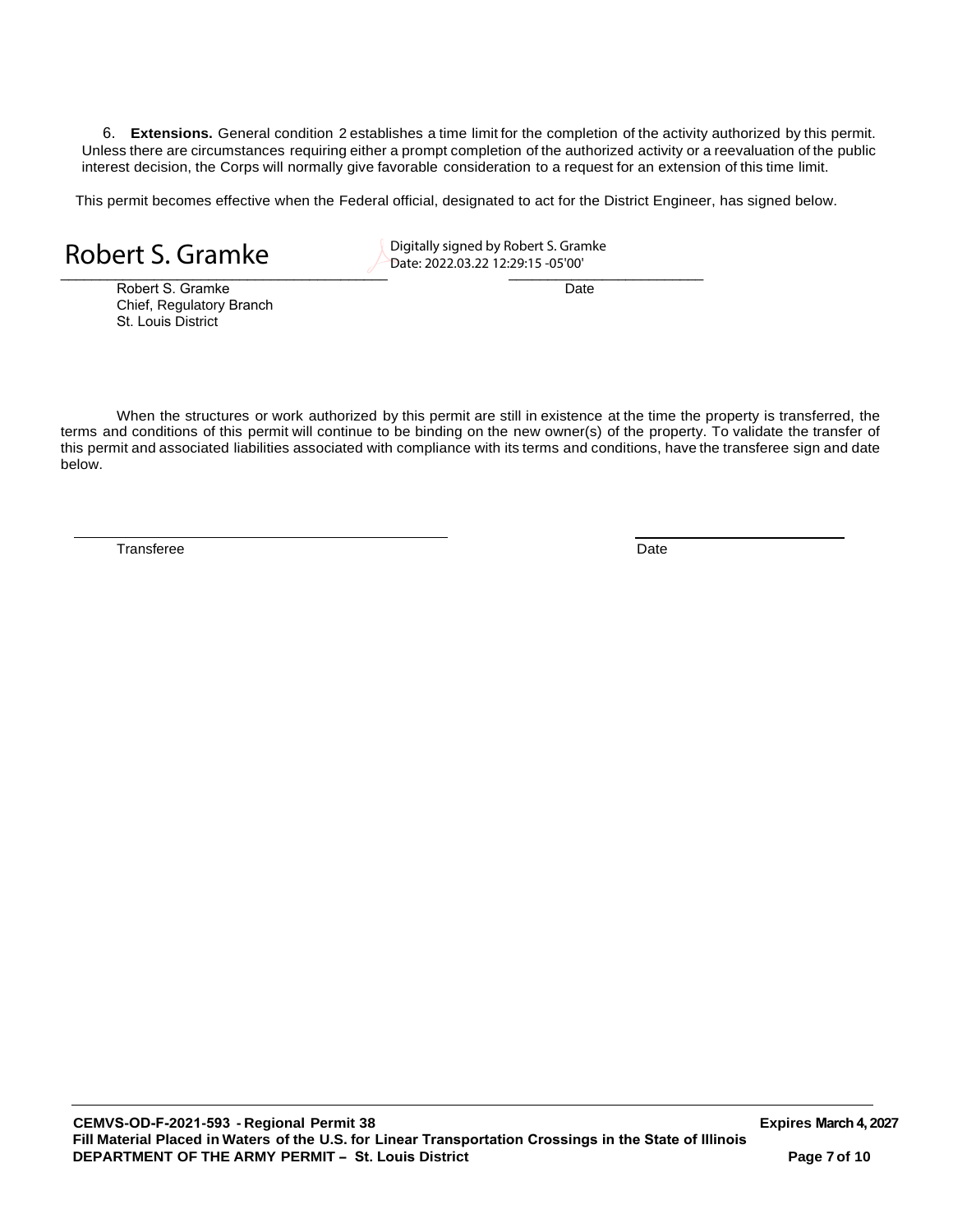### **Appendix A**

### **Permittee Responsible Mitigation Conditions**

When permittee responsible mitigation is deemed appropriate to compensate for stream/wetland impacts, the following conditions will apply:

### **a.) Permittee Responsible Mitigation General Conditions:**

- 1. Mitigation shall be constructed prior to or concurrent with the construction of the main project.
- 2. The technical specifications listed in the permittee's mitigation document will be used as a compliance document for construction, monitoring, site protection, etc., of the mitigation plan. However, the information contained in this document is superseded by any additional permit conditions or written specifications provided by the Corps of Engineers.
- 3. If excavation and construction are completed outside an optimal seeding period, temporary erosion control protection shall be implemented immediately upon completion of excavation and construction and shall be maintained until such time as riparian or wetland plantings can be completed during an optimal period. Permanent plantings shall then be completed during the next optimal seeding period.
- 4. The boundaries of mitigation sites shall be identified clearly by the placement of permanent markers.
- 5. If tiling is present in a wetland mitigation site, the tile must not detract from the function of the wetland.
- 6. Mitigation sites shall be fenced with a permanent fence if any domestic livestock are to be allowed to graze adjacent areas.
- 7. Your responsibility to complete the required mitigation as set forth in the project details will not be considered fulfilled until you have demonstrated mitigation success and have received written verification from the Corps of Engineers.
- 8. The mitigation site shall be protected from future activities that may interfere with or be detrimental to stream or wetland functions and values.
- 9. An as-built mitigation plan must be submitted to the Corps of Engineers and the Illinois Environmental Protect Agency by December 31 in the year that the mitigation is complete. This information will use GPS coordinates for location information. The as-built plan must include details, plan view drawings, and cross sectional drawings of all excavations and fills at the mitigation site(s). It must also include planting plans, planting lists, and maps showing the locations of all areas that were wetland prior to construction, all areas that are to be created wetland, all preserved stream channel segments, created or relocated stream channels, existing and proposed riparian buffers, riffle-pool structures, filter strips, all splash basins, and all other structures (including all streambed stabilization structures).
- 10. Annual monitoring reports shall be submitted to the Corps of Engineers by December 31 for at least five years for emergent wetland or grass/shrub riparian mitigation sites, and at least 10 years for forested wetland or forested riparian mitigation sites, or in-stream structures. The annual reports must include photos, a map with drawn boundaries indicating exactly what areas are wetland according to the 1987 Corps of Engineers Wetland Delineation Manual (Technical Report Y-87-1) and 2008 Midwest Regional Supplement, a vegetative cover map of created wetlands indicating Dominant species in each vegetative community, and an assessment of wetland hydrology in each vegetative community. The reports must also include assessments of the functionality of each splash basin stabilization structure, new stream meandered sections, and aerial coverage calculations of native vegetation within each filter strip or riparian zone and any corrective actions

\_\_\_\_\_\_\_\_\_\_\_\_\_\_\_\_\_\_\_\_\_\_\_\_\_\_\_\_\_\_\_\_\_\_\_\_\_\_\_\_\_\_\_\_\_\_\_\_\_\_\_\_\_\_\_\_\_\_\_\_\_\_\_\_\_\_\_\_\_\_\_\_\_\_\_\_\_\_\_\_\_\_\_\_\_\_\_\_\_\_\_\_\_\_\_\_\_\_\_\_\_\_\_\_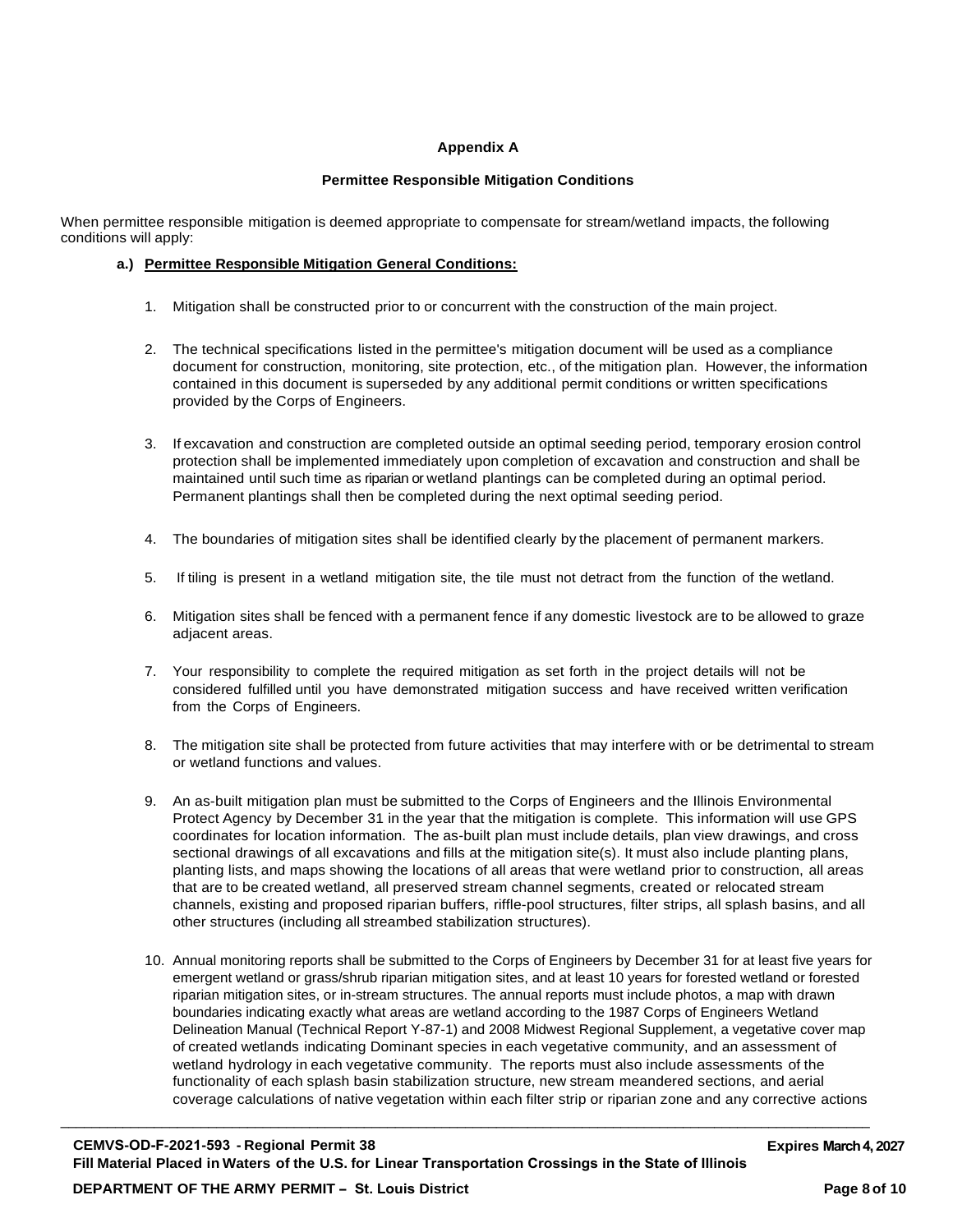taken or needed. The results of the reports will be documented annually on the Rock Island District Standard Mitigation Reporting Form available at: <http://www.mvr.usace.army.mil/Missions/Regulatory/WetlandMitigion.aspx> or in an annual progress report as specified in RGL 06-03, [http://www.usace.army.mil/CECW/Documents/cecwo/reg/rgls/rgl06-03.pdf.](http://www.usace.army.mil/CECW/Documents/cecwo/reg/rgls/rgl06-03.pdf) All annual monitoring reports shall be formatted for 8.5 x 11- inch paper.

- 11. The permittee (in a timely manner) will perform any corrective measures and monitoring deemed necessary by the Corps of Engineers to ensure the success of the project (including mitigation). The permittee will assume all liability for accomplishing this corrective work. The corrective actions may include such modifications to the mitigation site as re-grading, re-planting, additional erosion control, etc., or may involve relocating the mitigation to another location. The permittee must accomplish corrective measures involving re-grading or erosion control within 60 days from the date that they are notified of a need. Deadlines for corrective measures involving re-planting will be determined based on best planting dates. Deadlines for corrective measures involving the relocation of mitigation will be determined by the Corps of Engineers. Corrective action may also involve additional monitoring to ensure success.
- 12. Your responsibility to complete the required compensatory mitigation will not be considered fulfilled until you have demonstrated mitigation success and have received written verification from the Corps of Engineers.
- 13. Any future development or land-use conversion of the mitigation area for any purpose which may interfere with or be detrimental to stream or wetland functions is prohibited without prior written approval from the Corps of Engineers.
- 14. Projects with mitigation require recording of the permit with the Register of Deeds or other appropriate official charged with the responsibility for maintaining records of title to or interest in real property and provide proof of recording to the Corps of Engineers. If the permit cannot be recorded in the manner indicated, the permittee shall provide the Corps of Engineers with documentation of agreements, contracts, etc., demonstrating to the Corps of Engineers' satisfaction that the mitigation site will be protected from future activities that may interfere with or be detrimental to wetland functions and values to a level of assurance equivalent to that provided by the aforementioned recording process. This requirement should be met prior to the project's construction.

### **b.) For permittee responsible stream mitigation:**

- 1. Proposed project designs resulting in reductions in stream length will require applicants to seek foot-forfoot stream length replacement where practicable.
- 2. If a side slope of a newly constructed or modified channel is not protected by a suitable structural element, it will be no steeper than 2:1 and planted to permanent, perennial, vegetation or armored.
- 3. Native grass filter strips a minimum of 50 feet in width (measured from the top of the bank landward) shall be established along both sides of the realigned or modified channel unless there is a physical reason for not including one (such as a rock ledge). Filter strip establishment will be considered successful when there is at least 50% aerial coverage of native grasses and forbs in each 100 square foot area. Land ownership is not an acceptable reason for limiting filter strips.
- 4. Native trees and/or shrubs shall be planted along both sides of the realigned or modified channel. Replanting rates of trees and/or shrubs will be based on existing pre-project baseline vegetation conditions and the size of the selected tree/shrubs to be replanted. A survival rate of 100% of the replanted species shall be achieved each year for a period of 10 years from the establishment of the tree plantings.
- 5. Stream banks shall be stabilized with planted vegetation, riprap, or other suitable permanent bank stabilization measures to the limits of stream bank disturbance. Plantings of native prairie grasses are recommended where appropriate to diversify the stream bank protection.
- 6. The proposed channel shall have the same carrying capacity as the existing channel.
- 7. If the proposed channel grade is steeper than the grade of the existing channel, grade control structures are required at the upstream and downstream ends of the proposed channel. The downstream slopes of the grade control structures shall be no steeper than 20H: 1V and upstream slopes shall be no steeper than 4H: 1V. All structures must be keyed into the channel bed and banks and must be able to withstand and pass expected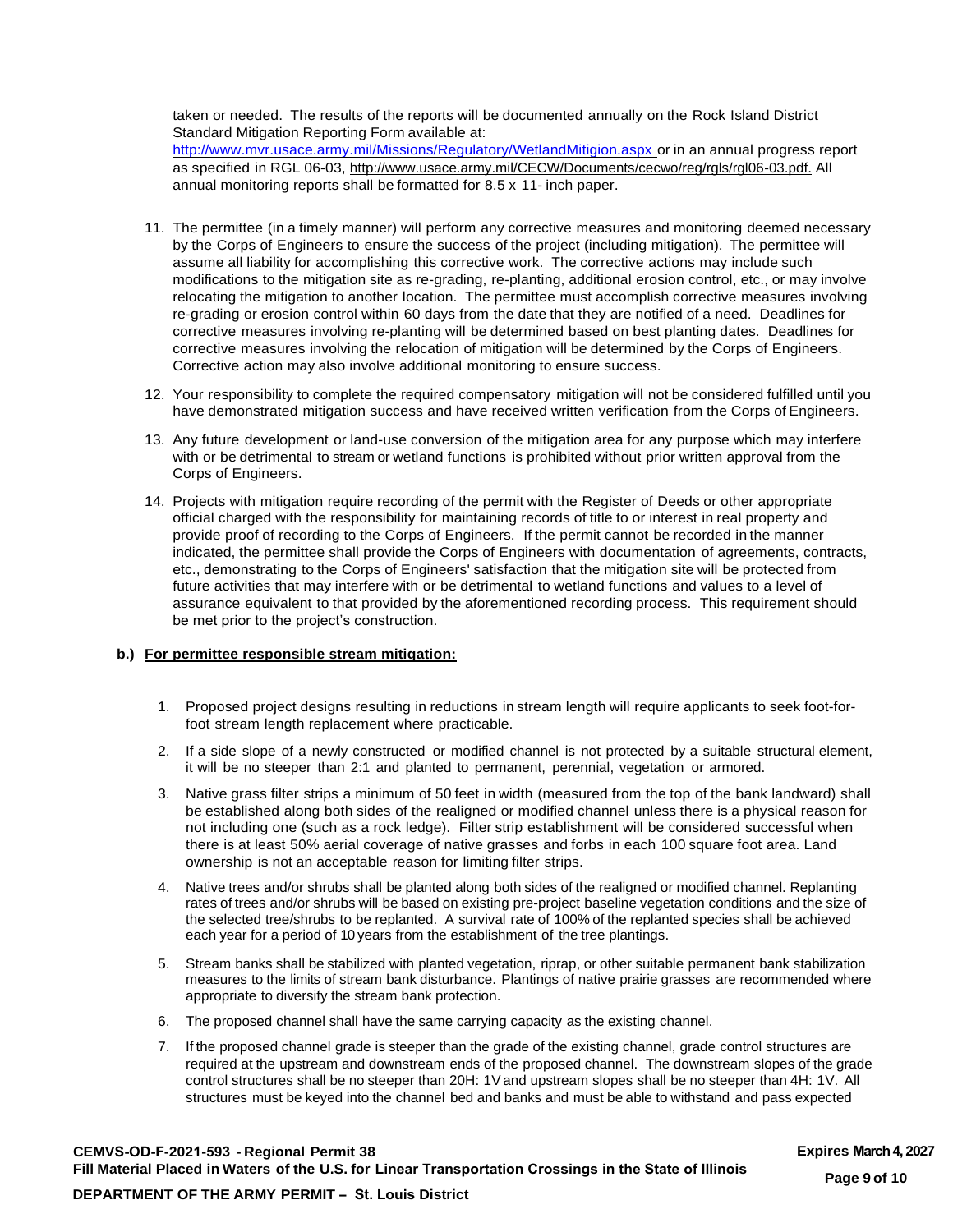high flows. The structures must be V- shaped with the point of the V pointing upstream. The sides of the V must be angled upstream (approximately 30 degrees measured along the shoreline). The center section will be lower in elevation than the outer sections to concentrate flows to the stream middle during periods of low flow. The structures must be submerged at normal stream flow (75% of the year). The structures must be fish passable at all times.

- 8. In-stream habitat structures and *I* or the use of rock riffles may be used to enhance aquatic habitat in the stream stretch modified by stream shaping or channel alignment. In-stream habitat structures should be constructed similar to grade control structures.
- 9. In areas where the stream channel is relocated, by-passed meanders must be preserved if they will not be a safety or structural hazard. The preserved meanders will remain as oxbow wetlands or pools.
- 10. Any spoil material excavated, dredged or otherwise produced must not be returned to the waterway but must be deposited in a self-contained area in compliance with all state statutes.
- 11. Any backfilling must be done with clean material and placed in a manner to prevent violation of applicable water quality standards.
- 12. The applicant shall not cause:
	- $\circ$  A violation of applicable provisions of the Illinois Environmental Protection Act;
	- $\circ$  Water pollution defined and prohibited by the Illinois Environmental Protection Act;
	- o A violation of applicable water quality standards of the Illinois Pollution Control Board, Title 35, Subtitle C: Water Pollution Rules and Regulation; or
	- $\circ$  Interference with water use practices near public recreation areas or water supply intakes
- 13. All areas affected by construction shall be mulched and seeded as soon after construction as possible. The applicant shall undertake necessary measures and procedures to reduce erosion during construction. Interim measures to prevent erosion during construction shall be taken and may include the installation of staked straw bales, sedimentation basins and temporary mulching. All construction within the waterway shall be conducted during zero or low flow conditions. The applicant shall be responsible for obtaining an NPDES Storm Water Permit prior to initiating construction if the construction activity associated with the project will result in the disturbance of 1 (one) or more acres, total land area. An NPDES Storm Water Permit may be obtained by submitting a properly completed Notice of Intent (NOI) form by certified mail to the Illinois Environmental Protection Agency's (IEPA) Division of Water Pollution Control, Permit Section.

\_\_\_\_\_\_\_\_\_\_\_\_\_\_\_\_\_\_\_\_\_\_\_\_\_\_\_\_\_\_\_\_\_\_\_\_\_\_\_\_\_\_\_\_\_\_\_\_\_\_\_\_\_\_\_\_\_\_\_\_\_\_\_\_\_\_\_\_\_\_\_\_\_\_\_\_\_\_\_\_\_\_\_\_\_\_\_\_\_\_\_\_\_\_\_\_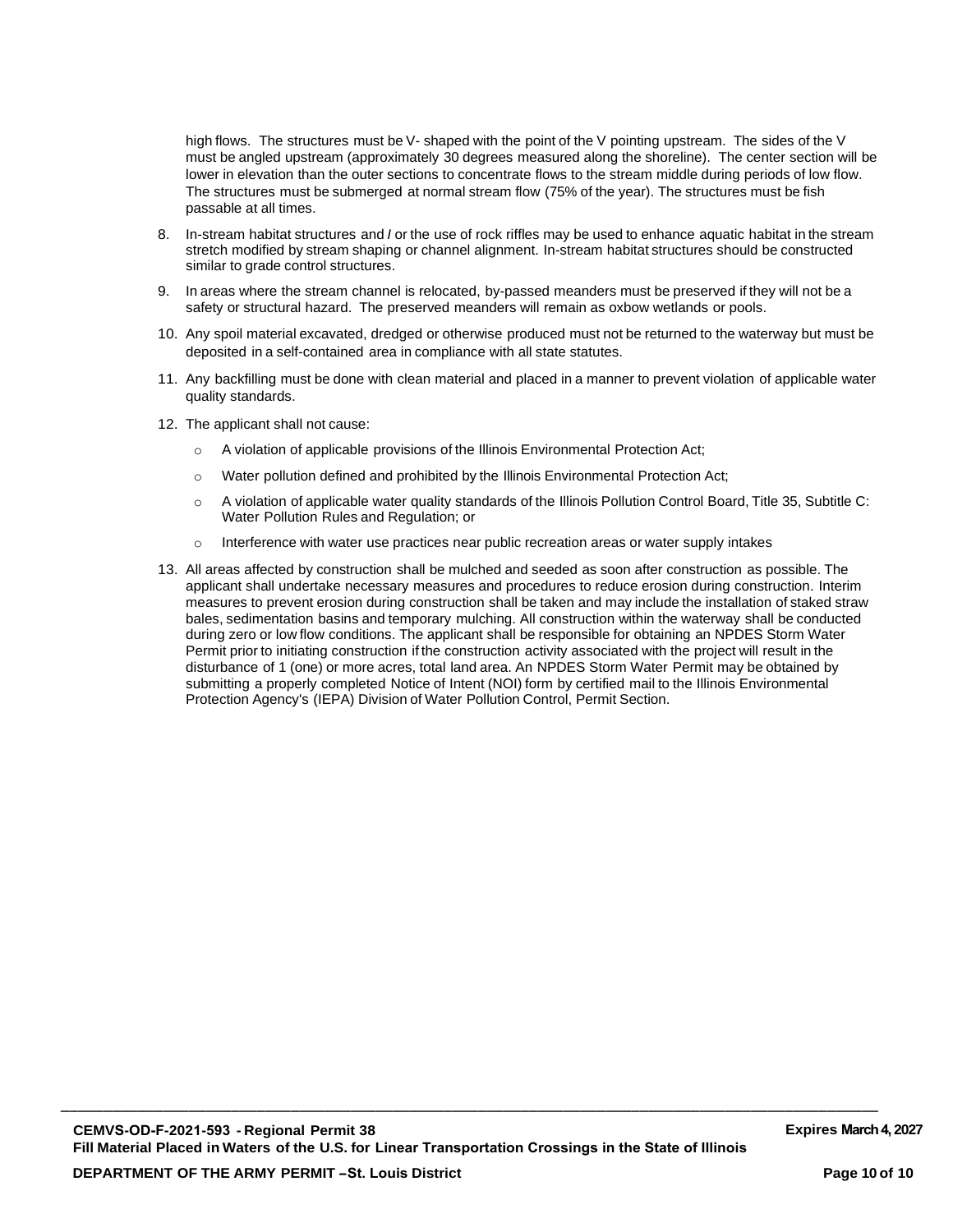

# **ILLINOIS ENVIRONMENTAL PROTECTION AGENCY**

1021 NORTH GRAND AVENUE EAST, P.O. BOX 19276, SPRINGFIELD, ILLINOIS 62794-9276 · (217) 782-3397 **JB PRITZKER, GOVERNOR** JOHN J. KIM, DIRECTOR

FEB 1 5 2022

U.S. Army Corps of Engineers Rock Island District, Regulatory Branch Clock Tower Building, P.O. Box 2004 Rock Island, IL 61204-2004

Subject: Clean Water Act Section 401 Water Quality Certification RE: Proposed Issuance of General Permit 38 Linear Transportation Crossings in the State of Illinois Illinois EPA Log No.: C-0234-21 / Federal Agency Permit No.: CEMVR-RD-2021-1227 Bureau of Water ID#: W2178990106

Sir or Madam:

The Illinois Environmental Protection Agency (Agency) received notice of Proposed Issuance of Regional Permit 38 from U.S. Army Corps of Engineers, Rock Island District, ATTN: OD-P on October 4, 2021. Under the proposed regional general permit, a permittee would be allowed to discharge dredged or fill material into waters of the State thereby causing maximum impacts to a surface water area of 2 acres or 1,000 feet of stream channel, limited to 500 feet upstream and 500 feet downstream from the centerline of the activity, as measured along the stream channel. As a consequence of authorization under the subject General Permit, permittees would be authorized to construct, expand, modify and improve linear transportation projects that meet the current conditions of Nationwide Permit 14, except those limitations pertaining to the discharge of dredge or fill materials. Protection of existing uses will be assured given compliance with the Regional General Permit Special Condition No. 7 for compensatory mitigation for any loss exceeding 0.10 acres. This activity is described in the notice material titled:

"Joint Public Notice US Army Corps of Engineers Illinois Environmental Protection Agency Proposed Issuance of General Permit 38 Linear Transportation Crossings in the State of Illinois" dated September 29, 2021.

Based on our review of the application material, it is the judgment of this office that the activities covered by the proposed regional general permit may be completed without causing water pollution as defined in the Illinois Environmental Protection Act and will comply with applicable provisions of Sections 301, 302, 303, 306 and 307 of the Clean Water Act, provided the project is carefully planned, supervised and is performed in compliance with conditions specified in this water quality certification.

This Agency hereby issues certification under Section 401 of the Clean Water Act (PL 95-217), subject to the conditions identified below. This certification becomes effective when the Department of the Army, Corps of Engineers includes the following conditions no. 1 through no. 16 as conditions of the proposed permit pursuant to Section 404 of PL-95-217. These conditions are directed at the effect on water quality

2125 S. First Street, Champaign, IL 61820 (217) 278-5800 2009 Mall Street Collinsville, IL 62234 (618) 346-5120 9511 Harrison Street, Des Plaines, IL 60016 (847) 294-4000 595 S. State Street, Elgin, IL 60123 (847) 608-3131

2309 W. Main Street, Suite 116, Marion, IL 62959 (618) 993-7200 412 SW Washington Street, Suite D, Peoria, IL 61602 (309) 671-3022 4302 N. Main Street, Rockford, IL 61103 (815) 987-7760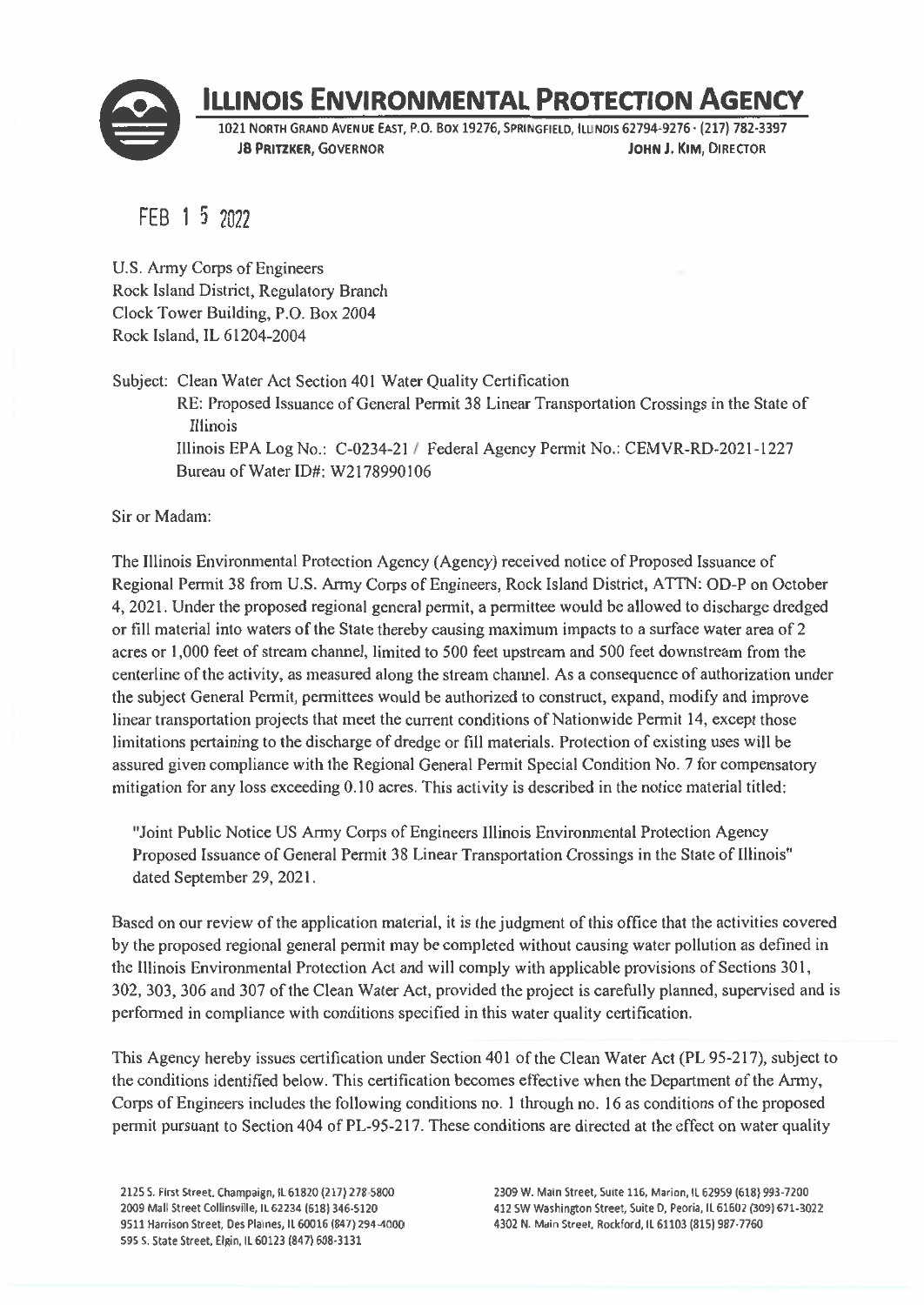**Water Quality Certification** IEPA Log no.: C-0234-21 Page 2 of 5

of the construction procedures involved in the above described project and are not an approval of any discharge resulting from the completed facility, nor an approval of the design of the facility. These conditions do not supplant any permit responsibilities of the applicant toward the Agency. Any modifications to the project which are not described in the application material or specified by conditions below are not authorized.

### Water Quality Condition No. 1. General.

The Proponent shall provide adequate planning and supervision for construction methods, processes, and cleanup procedures necessary to prevent water pollution and control erosion. The discharge and associated activity shall not cause:

- a. violation of applicable water quality standards of the Illinois Pollution Control Board, Title 35, Subtitle C, Water Pollution Rules and Regulations;
- b. water pollution defined and prohibited by the Illinois Environmental Protection Act;
- c. interference with water use practices near public recreation areas or water supply intakes; or
- d. violation of applicable provisions of the Illinois Environmental Protection Act.

# Water Quality Condition No. 2. Certification Limitations.

A case-specific (individual) 401 water quality certification from the Illinois EPA will be required for linear transportation activities covered by this Regional General Permit that would result in permanent impacts to aquatic resources, mitigation notwithstanding, that exceed 500 linear feet as measured along the impacted stream corridor or 1 acre total of waters of the United States.

# Water Quality Condition No. 3. New or Expanded Crossings for Chloride Impaired Waterways.

a case-specific (individual) 401 water quality certification from the Illinois EPA will be required for new or expanded roadways that affect waterways which are designated by the State of Illinois as having water quality impairments caused by chloride. The most recent Illinois Integrated Water Quality Report and Section 303(d) List can be found at https://www2.illinois.gov/epa/topics/water-quality/watershedmanagement/tmdls/Pages/303d-list.aspx

# Water Quality Condition No. 4. Waterbodies that Require Individual Certification.

Pursuant to 35 Ill. Adm. Code Section 302.105(d)(6), an individual 401 water quality certification will be required for activities permitted under these Nationwide Permits for discharges to waters designated by the State of Illinois as waters of particular biological significance or Outstanding Resource Waters under 35 Ill. Adm. Code 302.105(b). Biologically Significant Streams (BSS) are cataloged in Illinois DNR's publication "Integrating Multiple Taxa in a Biological Stream Rating System" and may be identified at: https://www2.illinois.gov/dnr/conservation/BiologicalStreamratings/Pages/default.aspx

# Water Quality Condition No. 5. Threatened and Endangered Species.

Prior to proceeding with any work permitted under this Regional General Permit, potential impacts to State threatened or endangered species and Natural Areas shall be determined in accordance with applicable consultation procedures established under 17 III. Admin Code Part 1075. The Department of Natural Resources (IDNR) Ecological Compliance Assessment Tool (EcoCAT) is available to complete consultation at http://dnr.illinois.gov/EcoPublic/. If IDNR determines that adverse impacts to protected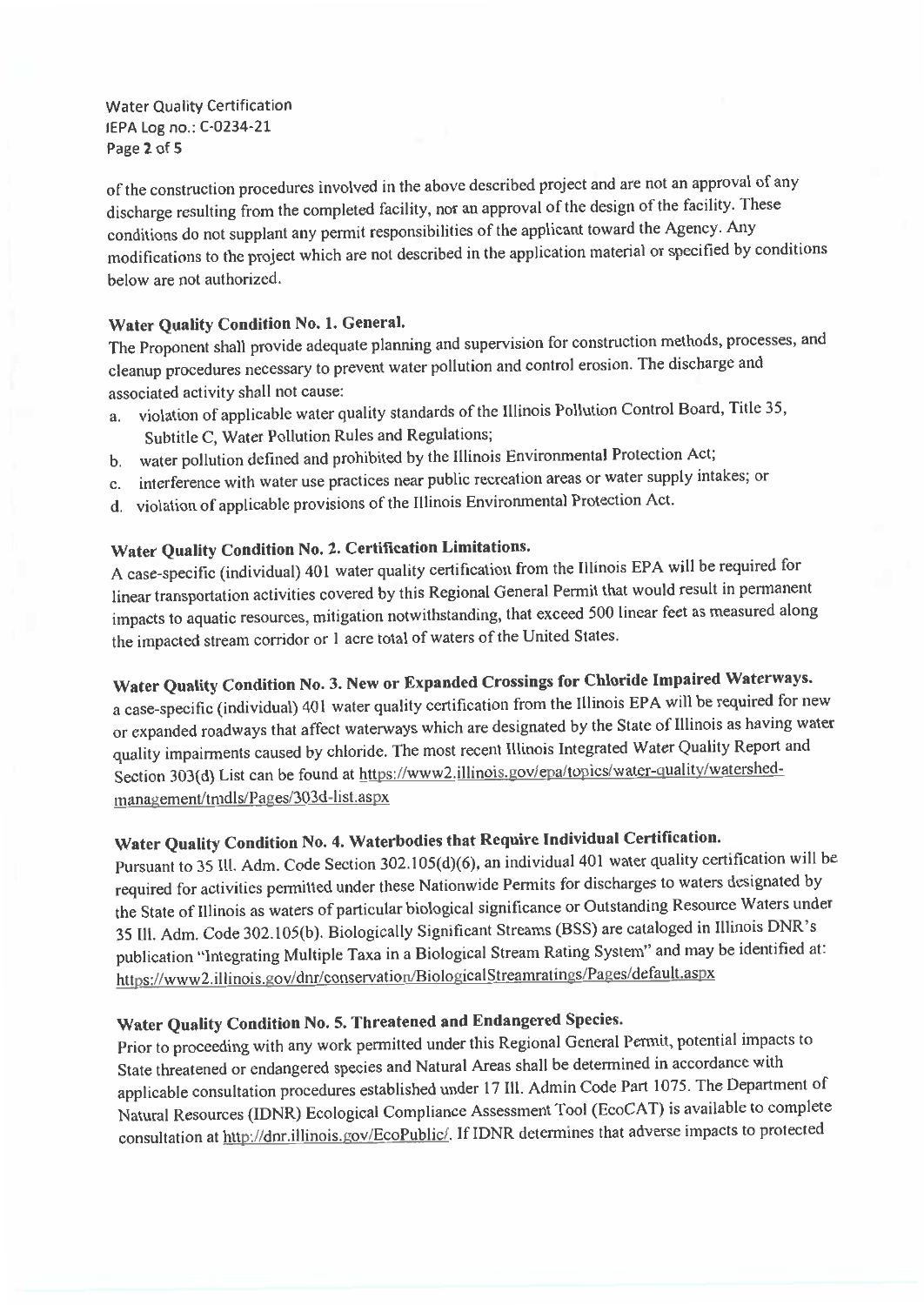**Water Quality Certification** IEPA Log no.: C-0234-21 Page 3 of 5

natural resources are likely, the applicant shall address those identified concerns with IDNR through the consultation process. Please contact IDNR, Impact Assessment Section at 217-785-5500 if you have any questions regarding consultation.

## Water Quality Condition No. 6. Total Maximum Daily Loads.

Activities permitted under this Regional General Permit that may cause a discharge that, whether temporarily or permanently, may cause or contribute to additional loading of any pollutant, or deterioration of any water quality parameter, such as pH or dissolved oxygen, where such pollutant or parameter is addressed by a USEPA approved Total Maximum Daily Load (TMDL) report for the receiving water body shall develop and implement additional measures and or procedures which ensure consistency with the load allocations, assumptions and requirements of the TMDL report. TMDL program information and water listings are available at https://www2.illinois.gov/epa/topics/waterquality/watershed-management/tmdls/Pages/reports.aspx

## Water Quality Condition No. 7. Erosion and Sedimentation Control Measures.

The Proponent shall implement all necessary sedimentation and erosion control measures consistent with the current edition of the "Illinois Urban Manual" found at https://illinoisurbanmanual.org/. Interim measures to prevent erosion during construction shall be taken and may include the installation of sedimentation basins, silt fencing and temporary mulching. All construction within the waterway shall be conducted during zero or low flow conditions. All areas affected by construction shall be seeded and stabilized as soon after construction as possible.

## Water Quality Condition No. 8. NPDES Stormwater Construction Permit.

The Proponent shall be responsible for obtaining an NPDES Storm Water Permit required by the federal Clean Water Act prior to initiating construction if the construction activity associated with the project will result in the disturbance of 1 (one) or more acres, total land area. An NPDES Storm Water Permit may be obtained by submitting a properly completed Notice of Intent (NOI) form and application at https://www2.illinois.gov/epa/topics/forms/water-permits/storm-water/Pages/construction.aspx.

### Water Quality Condition No. 9. Spill Response Plan.

The Permittee shall ensure that a spill avoidance and response plan has been developed and implemented for management of accidental releases of petroleum products to the aquatic environment during construction and for emergency notification of applicable downstream water supply operators and the Illinois EPA. Absorbent pads, containment booms and skimmers shall be available to facilitate the cleanup of petroleum spills. If floating hydrocarbon (oil and gas) products are observed, the proponent or their designee will be responsible for directing that work be halted so that appropriate corrective measures are taken in accordance with the plan prior to resuming work. For the purposes of this certification, "petroleum" means crude oil, refined petroleum, intermediates, fractions or constituents of petroleum, oil sheens, lubricants, and any other form of oil or petroleum.

### Water Quality Condition No. 10. Hydraulic Machinery.

All hydraulic machinery utilized for the permitted activity and used in or immediately adjacent to waters of the State shall utilize biodegradable or bio-based hydraulic fluids to minimize pollution in the case of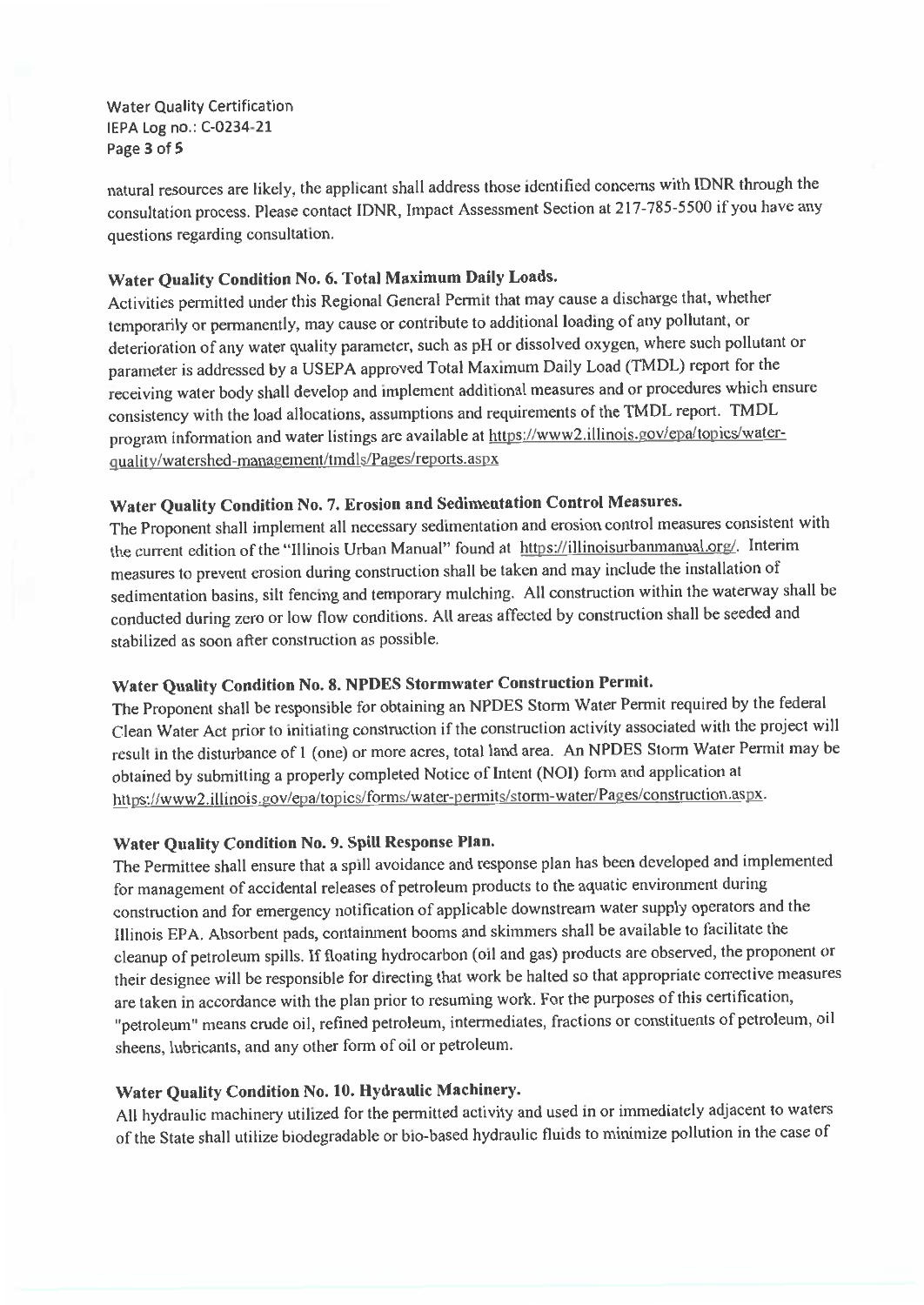**Water Quality Certification** IEPA Log no.: C-0234-21 Page 4 of 5

broken or leaking hydraulic equipment. More information about environmentally acceptable alternatives are available at: https://www3.epa.gov/npdes/pubs/vgp\_environmentally\_acceptable\_lubricants.pdf

### Water Quality Condition No. 11. Temporary Structures and Work.

Temporary work pads, cofferdams, access roads and other temporary fills are approved provided that such activities are constructed with clean coarse aggregate or non-erodible non-earthen fill material that will not cause siltation. Sandbags, pre-fabricated rigid materials, sheet piling, inflatable bladders and fabric lined basins may be used for temporary facilities. Temporary fills within streams, creeks or rivers shall utilize adequate bypass measures (i.e. dam and pump, flumes, culverts, etc.) to minimize sedimentation and erosion and to maintain normal stream flow during construction.

### **Water Quality Condition No. 12. Channel Relocations.**

Stream channel relocations conducted under this Regional General Permit shall be constructed under dry conditions and sufficiently stabilized prior to the diversion of flow to prevent erosion and sedimentation downstream.

### Water Quality Condition No. 13. Construction Site Dewatering.

Dewatering of a construction site is authorized provided the dewatering activity is limited to the immediate work area within a cofferdam or otherwise isolated from waters of the State, and the work site is free from sources of contamination including those of natural origin. Dewatering activities shall incorporate Best Management Practices in accordance with the current edition of the "Illinois Urban" Manual" https://illinoisurbanmanual.org/ Practice Standard for Dewatering (no. 813) or as otherwise appropriate to ensure that return flows from the dewatering activity are free of unnatural turbidity and floating debris and meet applicable water quality standards. Dewatering or discharge of flush water from construction of drilled piers or boreholes is not authorized and must be conducted in accordance with an NPDES permit issued by the Illinois EPA.

### Water Quality Condition No. 14. Discharged Material Quality.

Any spoil material excavated, dredged or otherwise produced must not be returned to the water body or used as unconfined backfill unless the material is free of all known sources of contamination, is predominantly sand or larger grained material having a particle size distribution with no greater than 20% by volume passing a #230 U.S. sieve, and is placed in a manner to prevent violation of applicable water quality standards. Material not meeting these criteria must be deposited in a self-contained area in compliance with all state statutes.

### Water Quality Condition No. 15. Prohibited Backfill Materials.

Asphalt, bituminous material and concrete with protruding material such as reinforcing bar or mesh shall not be 1) used for backfill, 2) placed on shorelines/streambanks, or 3) placed in waters of the State

### Water Quality Condition No. 16. Other Permits Required.

The Proponent is advised that the following permit(s) must be obtained from the Agency: The Proponent must obtain permits to construct sanitary sewers, water mains and related facilities prior to construction.